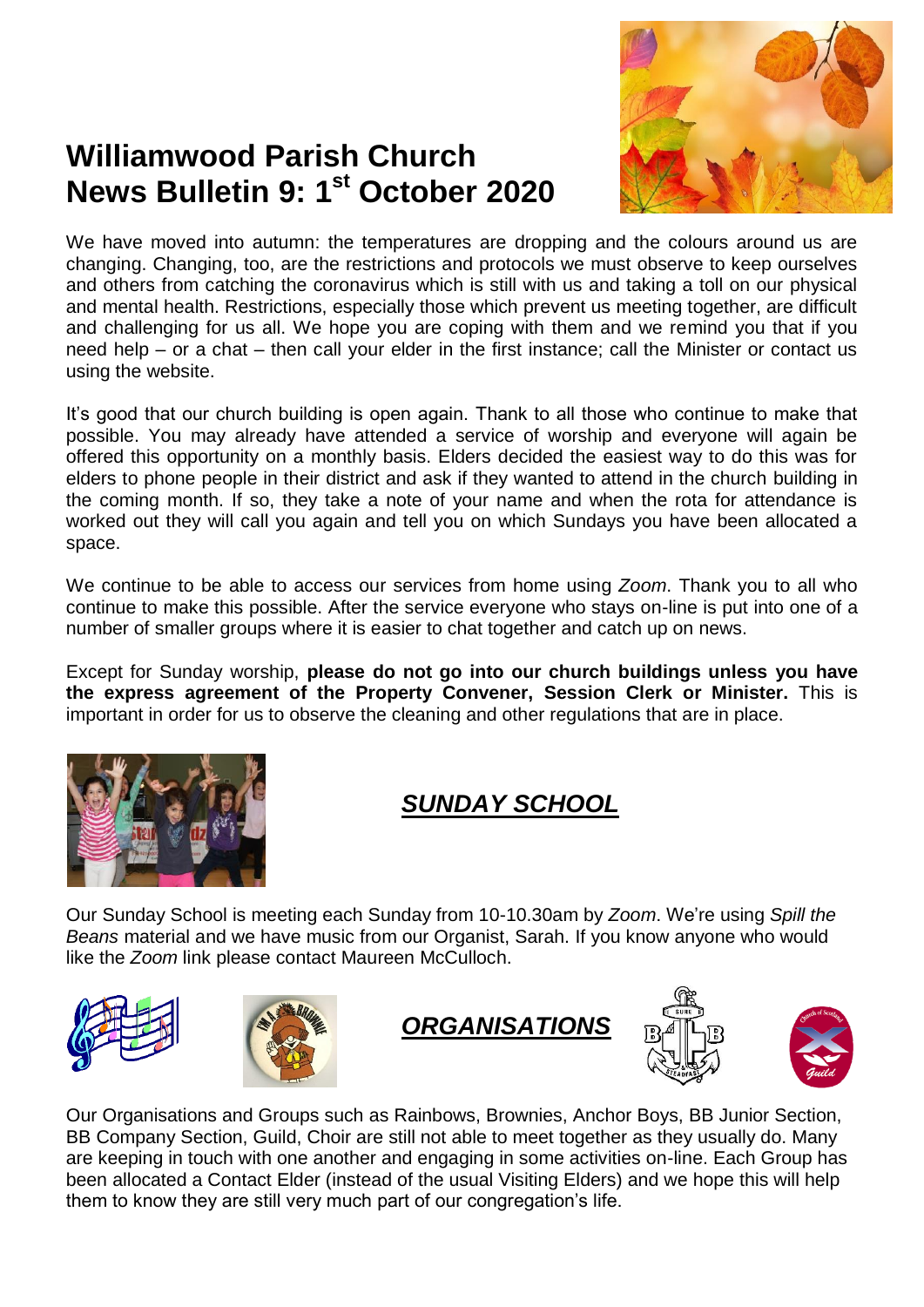

### *HARVEST THANKSGIVING*

Our service of Harvest Thanksgiving will take place on Sunday 4<sup>th</sup> October. You are invited to make a Harvest Gift of goods, which will go to the Talbot Association or of money which will go to the work of FarmAfrica.

Arrangements for donating gifts are as follows :

#### Food Donations

Members of the congregation wishing to donate harvest goods are being asked to bring them along if you are invited and attending the Sunday service on 4 October. Alternatively, you can bring them along to the front door on Saturday 3 October between 10.00am and 3.00pm. A Church volunteer will meet you at the door and show you where to place your donation.

#### **Please ensure that you wear a face covering when you attend.**

| CANNED     | <b>DRIED</b>            | <b>DRINKS</b>                | <b>OTHER</b>                          |
|------------|-------------------------|------------------------------|---------------------------------------|
| Soup       | <b>Breakfast Cereal</b> | Tea                          | Preservatives                         |
| Meat       | Soup                    | Coffee                       | Toiletries                            |
| Fish       | Fruit                   | <b>Fruit Juice</b>           |                                       |
| Vegetables | Oats                    |                              |                                       |
| Puddings   | Rice                    |                              | <b>NO FRESH FRUIT, OUT OF DATE OR</b> |
| Fruit      | Sugar                   | <b>HOMEMADE GOODS PLEASE</b> |                                       |
| Custard    | Pastas                  |                              |                                       |

#### Money Donations

If you wish to make a money donation to FarmAfrica, please place your money in your own envelope and clearly mark the envelope "FarmAfrica Donation". If you wish to Gift Aid it, you need to include your full name, address and confirm that you wish to gift aid this donation. As above bring this donation to the Church if you are invited or hand it in to the front door on Saturday 3 October between 10.00am and 3.00pm. A Church volunteer will meet you at the door and show you where to place your donation.

#### **Please ensure that you wear a face covering when you attend.**

#### Help Required

A total of 10 volunteers is required to help man the rota on Saturday 3 October between 10.00am and 3.00pm, five teams of two people. You will only be required for one hour and just need to meet members of the congregation and show them where to put their donations. Boxes will be provided at the back of the Church. **A face covering must be worn whilst you are on duty.**

If you have any questions on any of the above or wish to help on the volunteer rota, please contact me either on mobile 07748 266 552 or email [hmckenzie1@ntlworld.com.](mailto:hmckenzie1@ntlworld.com) Also, if you wish to make a donation but are unable to get to the Church, please contact Helen.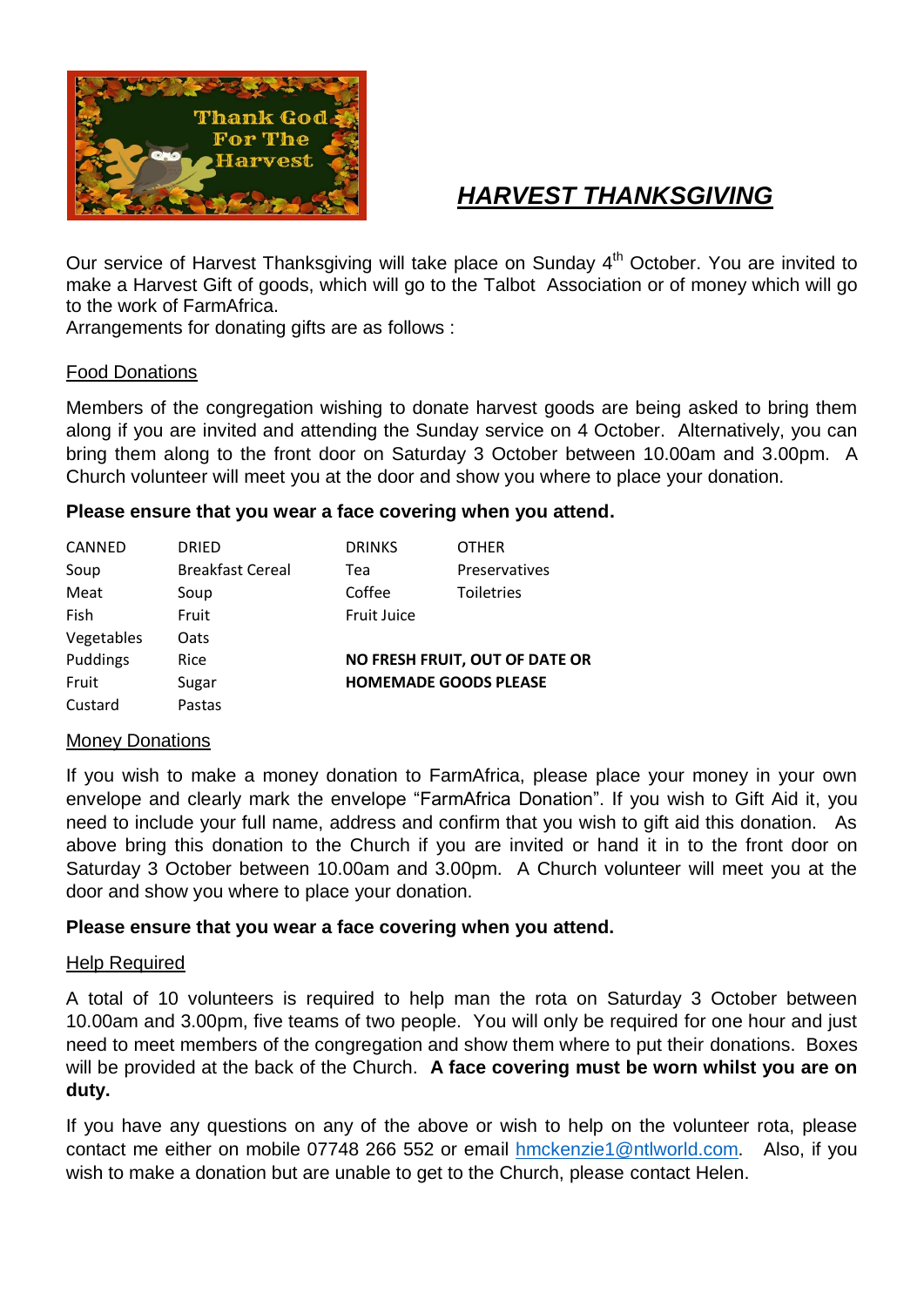



### *REMEMBRANCE SUNDAY*

We will observe Remembrance Sunday on Sunday 8<sup>th</sup> November. A service will take place on *Zoom* and in the church building but will begin a little earlier. Further details in the next News Bulletin



### *DOORS OPEN BECOMES OUT DOORS!*



It is now possible for groups of people to get together in groups of up to 6 from no more than 2 households when observing appropriate physical distancing and a limit of five households. It may be that some folk would like to use the grass space or paving area in front of the church on a week day morning, from 10-11.30am when *Doors Open* used to operate. You would be welcome to bring your own chair or rug (or just stand) and your own hot or cold (soft) drinks and maybe there would be others there you'd be able to spend some time with. Please adhere to regulations on group size and physical distancing at all times.



## **HOLIDAY TO AUSTRIA AND OBERAMMERGAU**

The Minister and a group of folks from the congregation, along with some from other congregations, should have just returned from their visit to Austrian Oberammergau and the Passion Play which takes place there every ten years. Unfortunately the visit had to be called off. The good news is that it has been re-arranged for 7-14<sup>th</sup> September 2022. The play will take place at that time. There are spaces available (even if you had not booked to go on the original trip). The holiday is organised by McCabe Pilgrimages who are a very experienced and reputable travel company. (The owner and director served on a charity committee with our Minister a few years ago.) Further details are on the electronic brochure attached to this News Bulletin. Paper copies are available from the Minister for anyone interested in going on this holiday in 2022- whether members of our congregat**ion** or not.

### *DONATIONS and OFFERINGS*

Lots of folks are continuing to make regular contributions to our church by donating through a standing order. If you'd like to change to this form of giving please call our Treasurer, Grant Keyes.

If you use weekly givings envelopes please feel free to continue to use them and set them aside until you are back in our buildings or, if you can put a cheque rather than cash inside, you can post them to Grant Keyes. The Church of Scotland now has a new facility on its website to allow people to make a donation to the work of the national church or to their own local congregation. Have a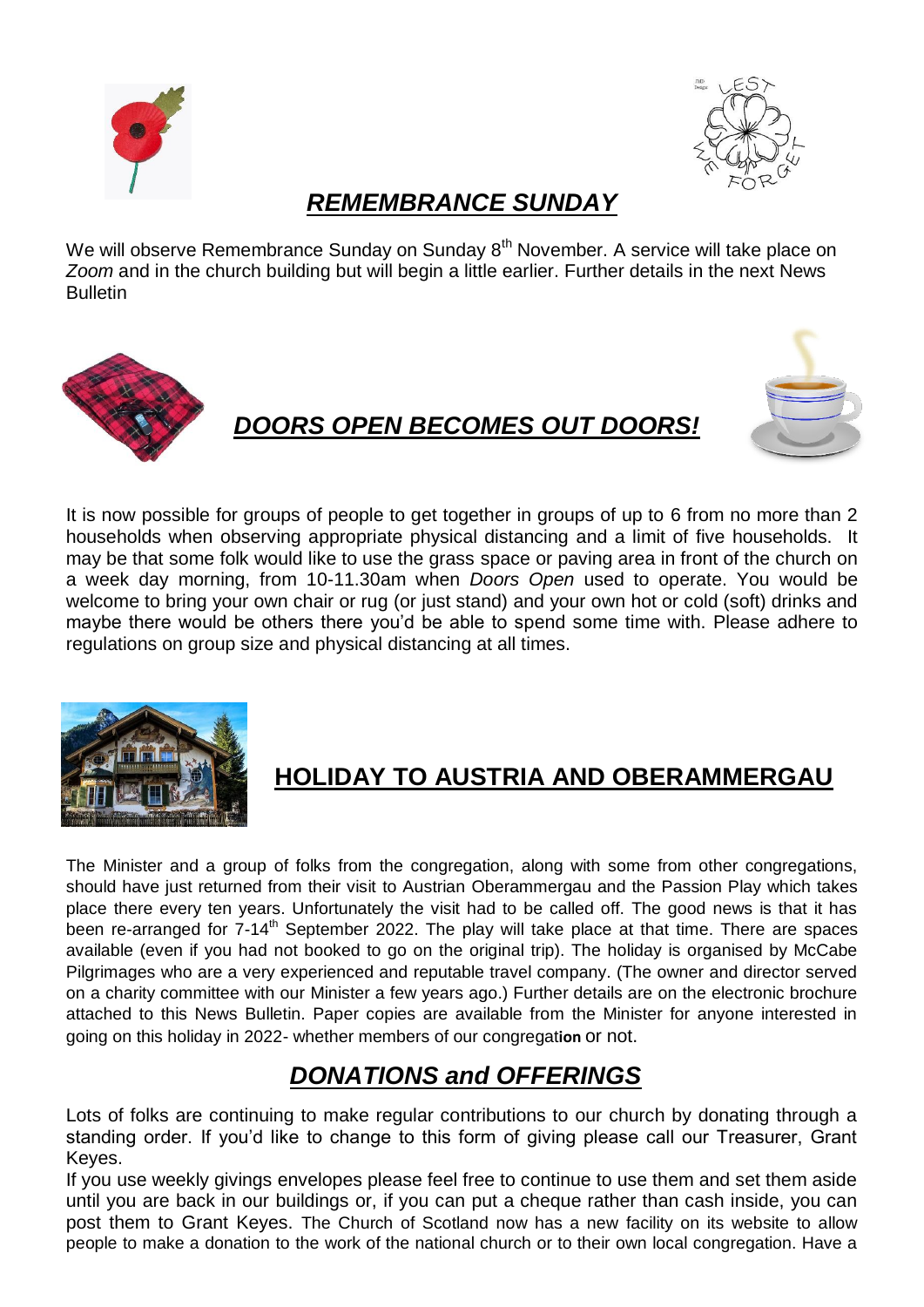look on the website and follow the instructions if you'd like to donate in this way. We've checked to make sure Williamwood is on the drop down list – and it is!

We're grateful to everyone who contributes what they can to the work of the church, the upkeep of our buildings and our continuing ministry.

### **CHARITY CHRISTMAS CARDS**

Normally, at this time of year, charity Christmas card brochures would be starting to appear in church on a Sunday. Obviously, this year with the Coronavirus situation is it not possible for this to happen.

The charities we usually support are: Traidcraft; Embrace the Middle East; Crossreach and Lodging House Mission. All of these charities will have cards available for purchase online and if you have access to the internet this could be an option for you.

If you do not have access to the internet, the Christian bookshop, at the Hope Street end of Bothwell Street, always has a good selection of cards available in store.

For those who do not wish to venture as far as the city centre, the local charity shops at Clarkston all carry a good stock of Christmas cards.Hope you all manage to find what you are looking for.

Moira McGeoch

#### **Williamwood High School's Miles to Malawi Challenge**

#### *Run, walk and cycle to Ekwendeni, Malawi. for Classrooms for Malawi because we want to improve education opportunities*

Williamwood High School are committed to building three classrooms at Emazinyeni Primary School in Malawi. Unfortunately covid-19 meant that we had to cancel our planned trip as well as numerous fundraisers but we want to make sure that we are still able to make an impact on the children at the school.

Our aim is to cover the 7,000 mile distance and raise enough money to allow us to complete this project as soon as possible.

You can join our challenge by helping us cover the distance by running, walking or cycling throughout the month of October and by tagging us on Twitter @WWHSMalawi so that we can track the distance or by joining our 'Miles to Malawi' club on Strava.

If we can raise £1 for every mile that we need to cover then we will be able to make a lasting improvement to the education of the children at Emazinyeni PS.

## *HELP!*

To access our Facebook page you don't need to open an account or anything like that. Type Williamwood Parish Church into a search engine and you should be able to click on our church website. When you get on to the site, click on the F for Facebook and you're there!

If you need help accessing *Zoom* please call your elder or Joan Black; Jean Little; Evelyn Wallace or Sarah Alexander who will be pleased to try to assist you.

If you have something you'd like posted on the web site or on Facebook please contact Joan Black or Sarah Alexander